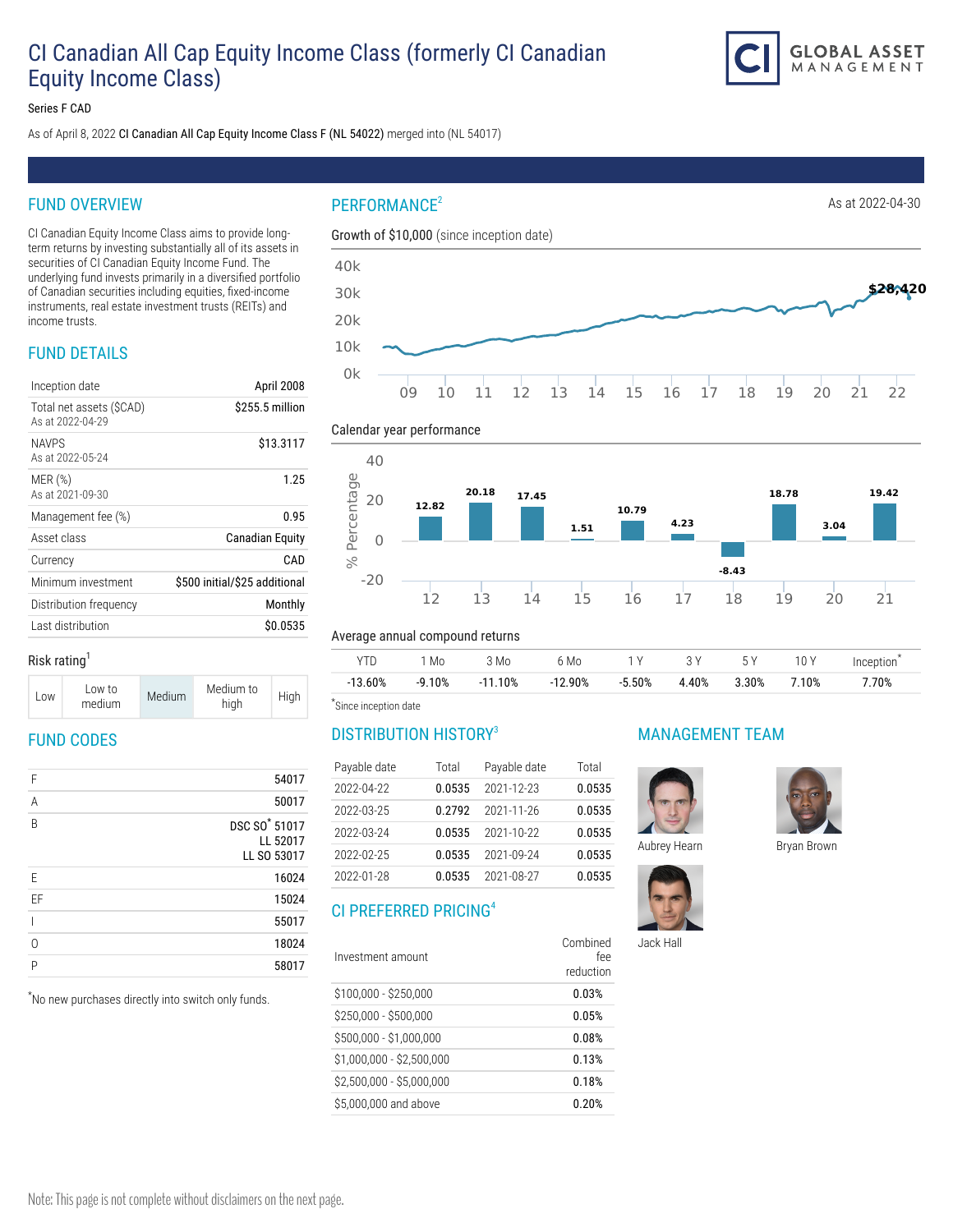# CI Canadian All Cap Equity Income Class (formerly CI Canadian Equity Income Class)



Series F CAD

As of April 8, 2022 CI Canadian All Cap Equity Income Class F (NL 54022) merged into (NL 54017)

# PORTFOLIO ALLOCATIONS<sup>5</sup> and the set of the set of the set of the set of the set of the set of the set of the set of the set of the set of the set of the set of the set of the set of the set of the set of the set of the se

|                    | 51.25 | <b>Financial Services</b> |       |                |  |
|--------------------|-------|---------------------------|-------|----------------|--|
|                    |       |                           |       |                |  |
| Income Trust Units |       | <b>Consumer Services</b>  | 13.95 | United Kingdom |  |
| ational Equity     |       | Real Estate               |       | lther (        |  |
|                    |       |                           |       |                |  |
|                    |       |                           |       |                |  |
|                    |       | Consumer Goods            |       |                |  |
|                    |       |                           |       |                |  |
|                    |       |                           |       |                |  |
|                    |       |                           |       |                |  |

## UNDERLYING FUND ALLOCATIONS

| <u>UNDERENTING LUND ALLOUATIONS</u>             | Sector                   | 0۷ /<br>  7o J |
|-------------------------------------------------|--------------------------|----------------|
| 1. CI Canadian All Cap Equity Income Fund Ser I | Fund<br>Mutual I<br>טווע | 99.98%         |

# TOP HOLDINGS

| Sector                         | $(\%)$ |
|--------------------------------|--------|
| Asset Management               | 4.23%  |
| Diversified Financial Services | 4.01%  |
| Information Technology         | 3.61%  |
| Information Technology         | 3.47%  |
| Retail                         | 3.47%  |
| Information Technology         | 3.28%  |
| Manufacturing                  | 3.22%  |
| Professional Services          | 3.15%  |
| Information Technology         | 3.14%  |
| Transportation                 | 3.04%  |
| <b>Healthcare Services</b>     | 2.96%  |
| Banking                        | 2.87%  |
| Construction                   | 2.81%  |
| Retail                         | 2.72%  |
| Healthcare Equipment           | 2.69%  |
|                                |        |